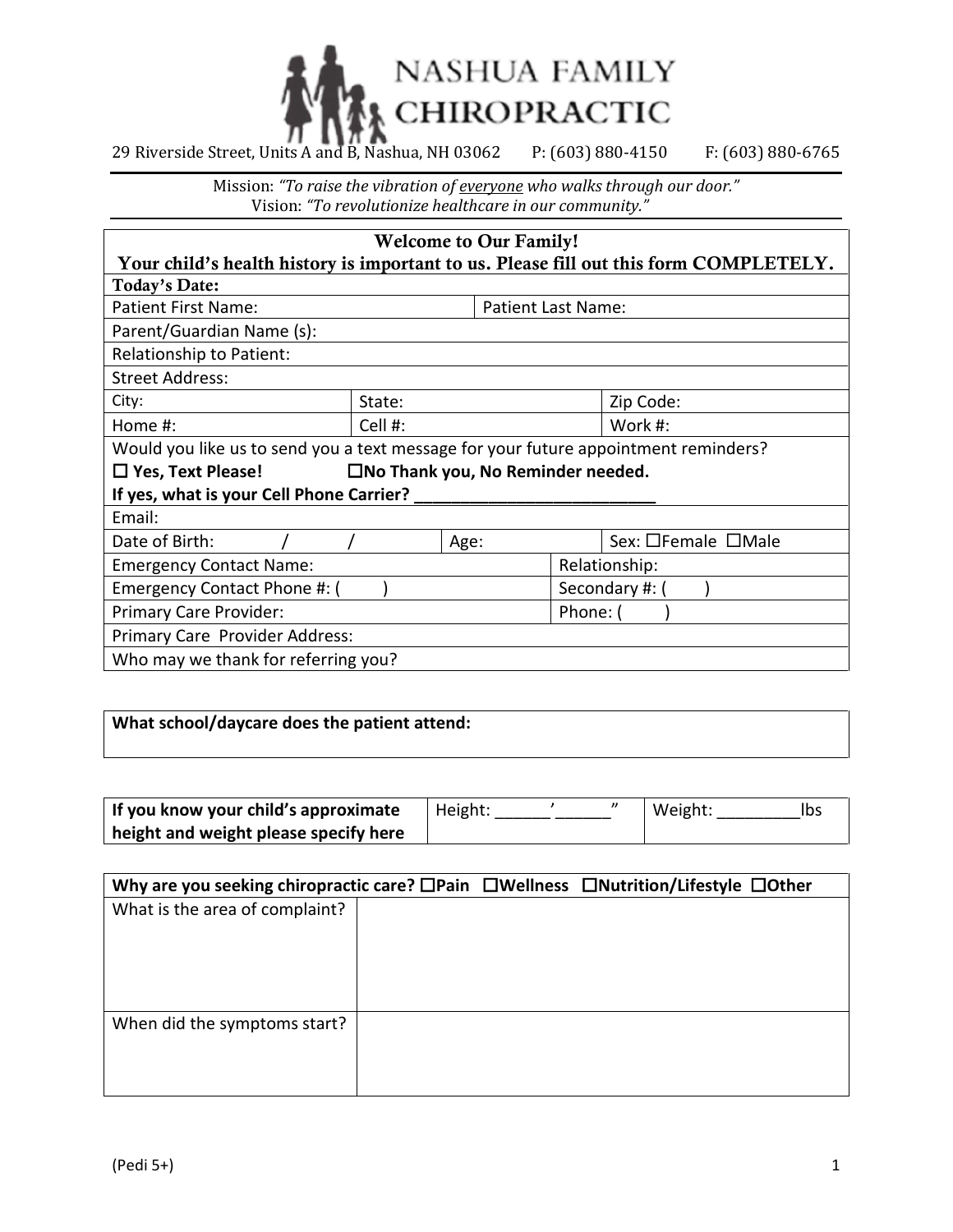

Mission: *"To raise the vibration of everyone who walks through our door."* Vision: *"To revolutionize healthcare in our community."*

| Has your child experienced this                          |  |                                  |
|----------------------------------------------------------|--|----------------------------------|
| before?                                                  |  |                                  |
| Has school been missed due to this condition?            |  | $\Box$ Yes<br>$\Box$ No          |
|                                                          |  | How Long?                        |
| Is this condition due to an automobile accident?         |  | $\Box$ Yes<br>$\Box$ No          |
| Has your child been seen by another provider or received |  | $\Box$ Yes<br>Whom?<br>$\Box$ No |
| treatment for this condition?                            |  |                                  |
| Has there been any previous tests, x-rays, CT scans or   |  | $\square$ No<br>$\Box$ Yes       |
| MRI's previously taken?                                  |  | What was done?                   |
|                                                          |  |                                  |
| Has your child been checked by a doctor of chiropractic  |  | $\Box$ Yes<br>$\Box$ No          |
| before?                                                  |  | Whom?                            |

## **Medications/Allergies**

| Current Medications: Please list all prescriptions, over-the-counter medicines and dietary    |  |      |           |  |
|-----------------------------------------------------------------------------------------------|--|------|-----------|--|
| supplements. If possible, include the brand name for supplements. If NO current medications   |  |      |           |  |
| please check here $\square$                                                                   |  |      |           |  |
| Medication/Supplement                                                                         |  | Dose | Frequency |  |
|                                                                                               |  |      |           |  |
| 2.                                                                                            |  |      |           |  |
| 3.                                                                                            |  |      |           |  |
| Please list any known allergies your child may have. If no known allergies, check here $\Box$ |  |      |           |  |
| 2.                                                                                            |  |      |           |  |
| 3.<br>4.                                                                                      |  |      |           |  |
| Please check the following boxes if your child HAS or HAD any of the listed                   |  |      |           |  |

**symptoms/conditions.**

| Cardiovascular               | <b>Digestive</b>        | <b>Endocrine</b>                | Integumentary       |
|------------------------------|-------------------------|---------------------------------|---------------------|
| $\square$ No issues          | $\square$ No issues     | $\square$ No issues             | $\square$ No issues |
| □Heart Defect                | □Reflux/GERD            | $\square$ Diabetic              | $\square$ Psoriasis |
|                              |                         | $\Box$ Type II<br>$\Box$ Type I |                     |
| $\square$ Excessive Bruising | $\Box$ Colic            | $\square$ Swollen glands        | $\Box$ Eczema       |
| $\Box$ Palpitations          | $\Box$ Constipation     | $\Box$ Other                    | $\Box$ Acne         |
| $\Box$ Asthma                | $\Box$ Diarrhea         | <b>Developmental</b>            | $\Box$ Rash         |
| □Persistent cough            | □Food Sensitivities     | □Delayed Speech                 | $\Box$ Birth marks  |
| □Mouth-breather              | $\square$ Poor Appetite | $\Box$ Delayed gross            | $\Box$ Other        |
|                              |                         | motor skills                    |                     |
| $\Box$ Congestion            | $\Box$ Anorexia/        | $\Box$ Delayed fine             |                     |
|                              | <b>Bulimia</b>          | motor skills                    |                     |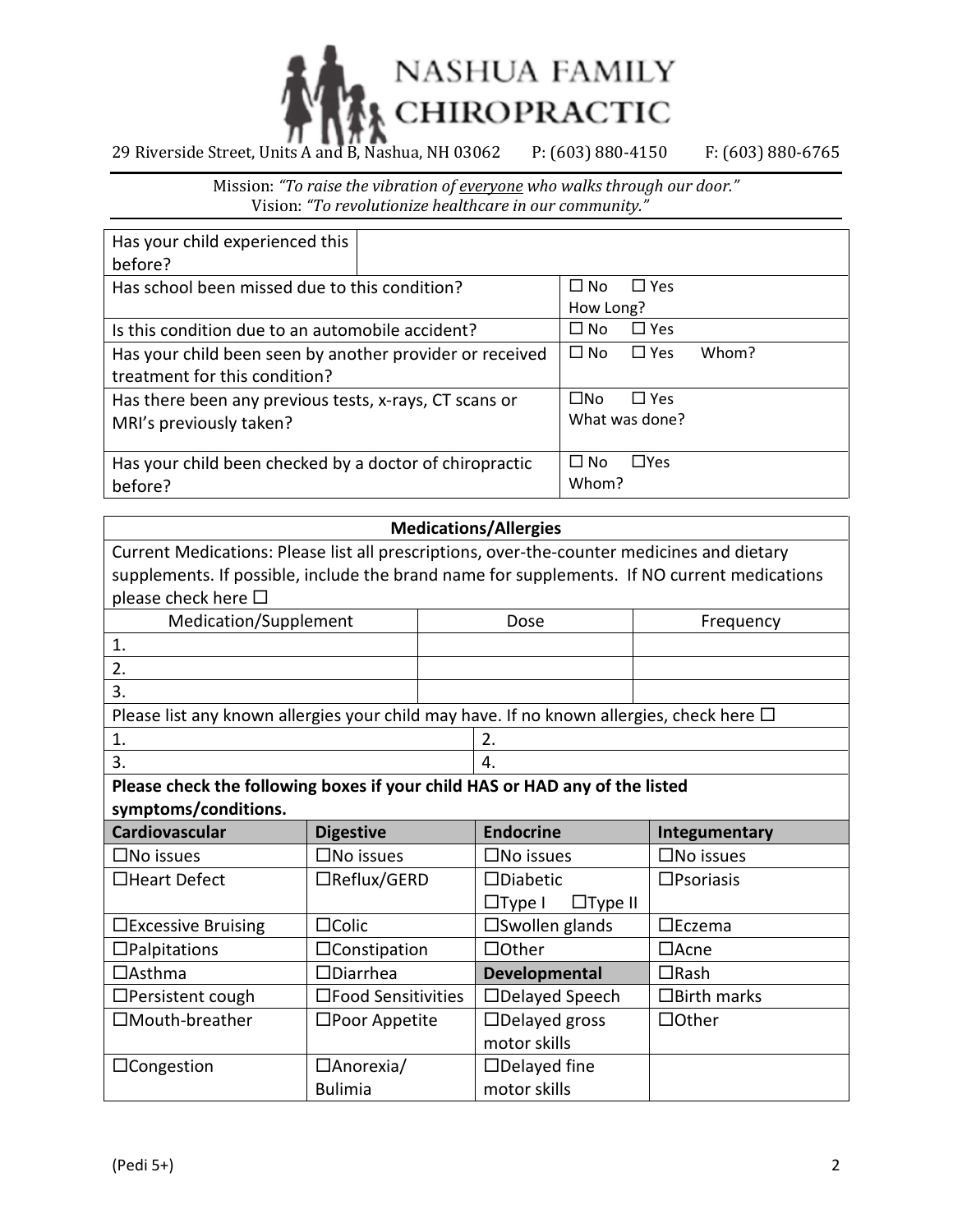

Mission: *"To raise the vibration of everyone who walks through our door."* Vision: *"To revolutionize healthcare in our community."*

| □Bronchitis/Pneumonia        | $\Box$ Other            | $\Box$ Delayed social     |                              |
|------------------------------|-------------------------|---------------------------|------------------------------|
|                              |                         | skills                    |                              |
| <b>Immune</b>                | <b>Constitutional</b>   | <b>Musculoskeletal</b>    | <b>Neurological</b>          |
| $\square$ No issues          | $\Box$ Lethargic        | $\square$ Joint/Bone pain | $\Box$ Dizziness             |
| $\Box$ Chronic colds         | $\Box$ Difficulty       | $\Box$ Growing pains      | □Balance/Coordination        |
|                              | sleeping/ Irregular     |                           | <b>Issues</b>                |
| $\Box$ Laryngitis/Tonsilitis | sleep patterns          |                           |                              |
| □ Ear & Sinus Infections     | $\Box$ Bed-wetting      | $\Box$ Headaches          | $\square$ Epilepsy/Seizures  |
| $\Box$ Low Energy            | $\Box$ Pre-mature birth | $\Box$ Developmental      | $\Box$ Visual/hearing issues |
| $\Box$ UTI's                 |                         | Delays                    |                              |
| $\Box$ Other                 | $\Box$ PTSD             | $\Box$ Torticollis        | $\Box$ ADD/ADHD              |
|                              | $\Box$ Other            | $\Box$ Scoliosis          | □Autism Spectrum             |
|                              |                         | $\Box$ Abnormal Walk      | □Focus/Memory Issues         |
|                              |                         | $\Box$ TMJ/Jaw pain       | $\square$ Speech Issues      |
|                              |                         | □Poor Posture             | □Anxiety/Depression          |
|                              |                         | $\Box$ Other              | $\Box$ Other                 |

| <b>Daily Habits</b>                       |                                                                        |  |  |
|-------------------------------------------|------------------------------------------------------------------------|--|--|
| How much exercise does your child get?    |                                                                        |  |  |
| How much time does your child spend       | About<br>hrs. per day                                                  |  |  |
| watching TV or a screen?                  |                                                                        |  |  |
| What sports or activities does your child | $\square$ My child doesn't engage in sports/activities                 |  |  |
| participate in?                           | $\Box$ Yes, my child plays                                             |  |  |
|                                           |                                                                        |  |  |
|                                           |                                                                        |  |  |
|                                           |                                                                        |  |  |
|                                           |                                                                        |  |  |
| What position does your child sleep in?   | $\Box$ Back<br>$\square$ Side<br>$\square$ Stomach                     |  |  |
| How much sleep are they getting a day?    | hrs.                                                                   |  |  |
| What is a typical breakfast for your      |                                                                        |  |  |
| child?                                    |                                                                        |  |  |
|                                           |                                                                        |  |  |
|                                           |                                                                        |  |  |
|                                           |                                                                        |  |  |
|                                           |                                                                        |  |  |
|                                           |                                                                        |  |  |
| How would you rate their diet?            | $\square$ Poor<br>$\Box$ Fair<br>$\Box$ Healthy<br>$\Box$ Very Healthy |  |  |